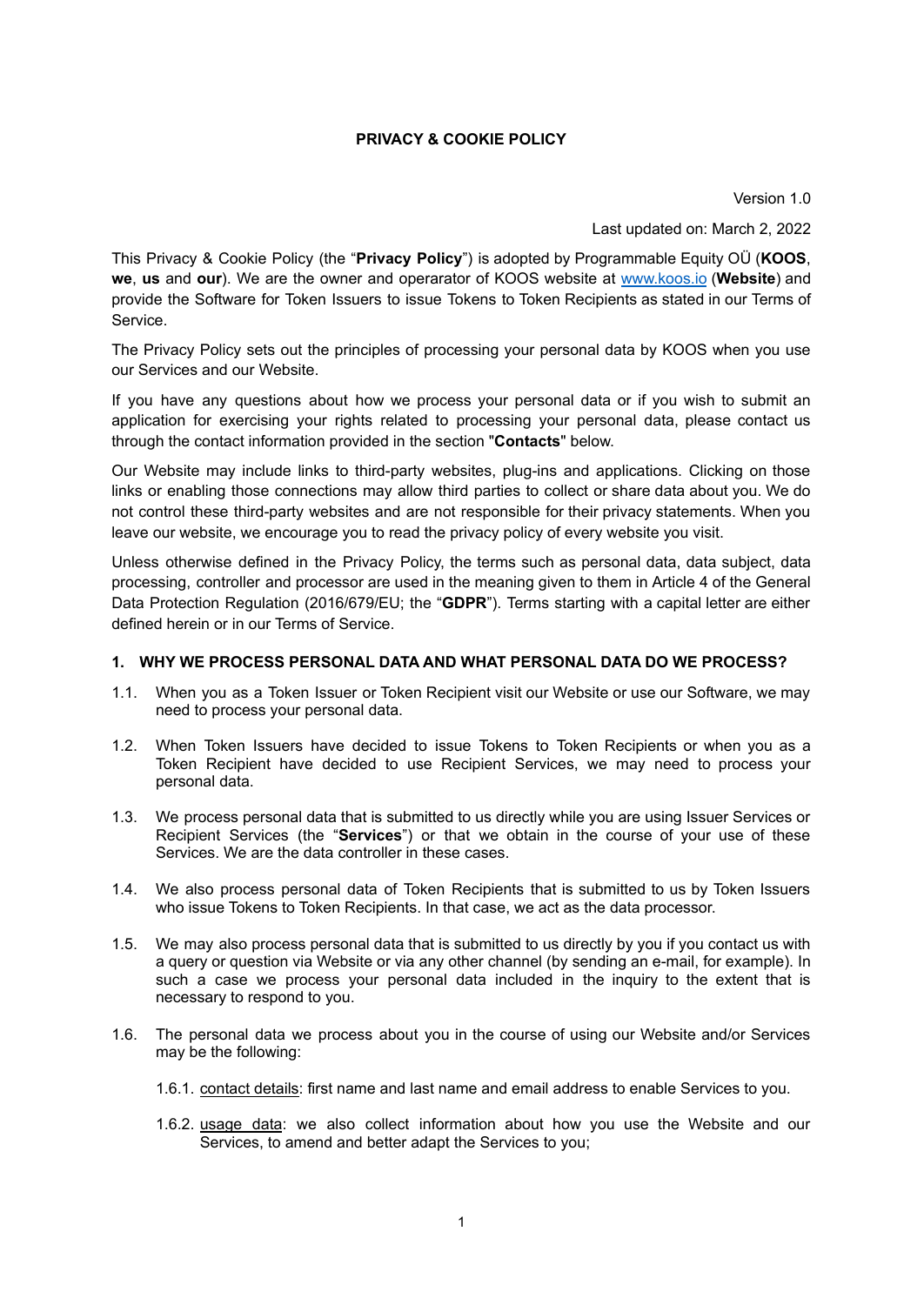- 1.6.3. identity data: if at the request of the Token Issuer we need to identify you, we do that based on applicable know-your-customer laws. In that case, we may require your first name and last name, date of birth, username, personal identification code or other identifier, identity document code and a copy of an identity document. This data may vary from country to country, and we may be required to verify your input from other sources.
- 1.7. The source of information and our role regarding these types of personal data are summed up below:

| <b>Personal data</b> | <b>Provided to us</b>                                                   | Our role        |
|----------------------|-------------------------------------------------------------------------|-----------------|
| Contact details      | the Token Issuer(s)<br>By<br>which issued you Tokens                    | Data processor  |
| Usage data           | By you when you use our<br><b>Website and Services</b>                  | Data controller |
| Identity data        | By you on the request of<br>the Token Issuer which<br>issued you Tokens | Data processor  |

# **2. WHAT IS THE LEGAL BASIS FOR PROCESSING YOUR PERSONAL DATA?**

- 2.1. We process your personal data to provide Services to you (please read our Terms of Service as available on our Website). Legal basis for such data processing is GDPR Article 6-1-(b), i.e. processing is necessary for the performance of a contract to which the data subject is party or in order to take steps at the request of the data subject prior to entering into a contract.
- 2.2. In certain specific situations we might also process your personal data where this is necessary for the purpose of our legitimate interests pursued by us. Legal basis for such data processing is GDPR Article 6-1-(f). In such a case we shall ensure that processing is proportionate and that we have carried out legitimate interest impact assessment. For example, for the purpose of our legitimate interest we analyse how our Services and Website are used by our customers so we can provide better service.
- 2.3. In certain specific situations we may also process your personal data based on your consent. Legal basis for such data processing is GDPR Article 6-1-(a). In those situations, we process your personal data on the terms provided in the consent that you have granted to us.
- 2.4. Additionally, we might process your personal data when processing is necessary for compliance with a legal obligation to which we are subject, for example for accounting purposes under applicable accounting legislation. Legal basis for such data processing is GDPR Article 6-1-(c).
- 2.5. More specifically, we rely on following legal bases when processing your personal data: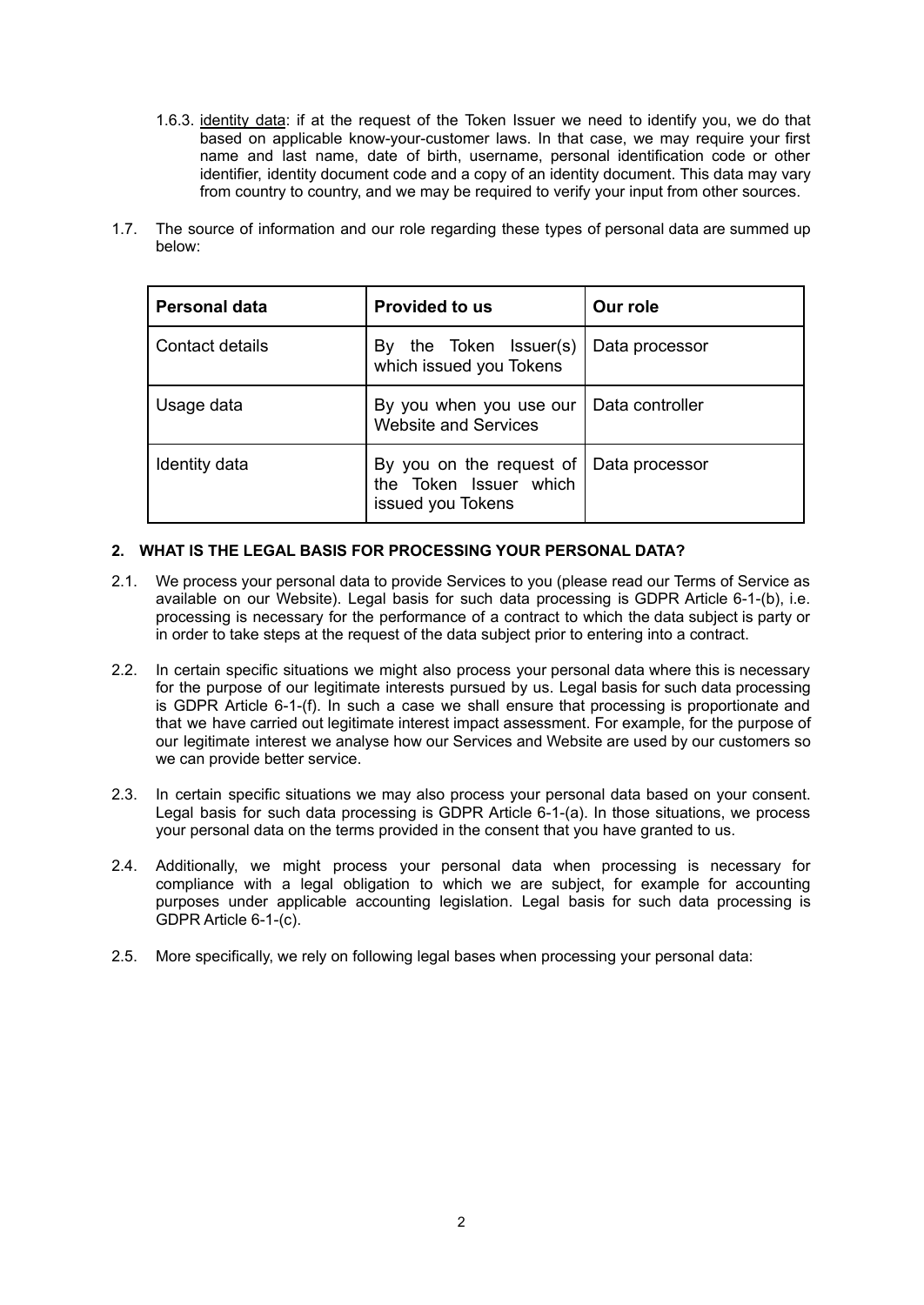| Purpose of<br>processing                                                                   | оf<br><b>Types</b><br>personal data                                                                                                                                                                                                                        | How<br>have<br>we<br>obtained<br>personal data                   | Legal basis for<br>processing                                                                                                                                                                                                                                                                                                                                                               | <b>Retention</b><br>period                                                                                                                                                                                                                                                                                                                     |
|--------------------------------------------------------------------------------------------|------------------------------------------------------------------------------------------------------------------------------------------------------------------------------------------------------------------------------------------------------------|------------------------------------------------------------------|---------------------------------------------------------------------------------------------------------------------------------------------------------------------------------------------------------------------------------------------------------------------------------------------------------------------------------------------------------------------------------------------|------------------------------------------------------------------------------------------------------------------------------------------------------------------------------------------------------------------------------------------------------------------------------------------------------------------------------------------------|
| Enabling the<br>creation<br>of<br>an account<br>with us.                                   | First<br>and<br>name<br>last<br>and<br>name<br>e-mail address.                                                                                                                                                                                             | From the<br>Token<br>Issuer if you are a<br>Token Recipient.     | Performance<br>of<br>the contract under<br>the<br><b>Terms</b><br>of<br>Service with you -<br>GDPR art. 6 (1)<br>$(b)$ .                                                                                                                                                                                                                                                                    | the<br>During<br>term of<br>the<br>contract<br>with<br>you under the<br>Terms<br>οf<br>Service.                                                                                                                                                                                                                                                |
|                                                                                            |                                                                                                                                                                                                                                                            |                                                                  | After<br>the<br>termination of the<br>contractual<br>relationship<br>with<br>(under<br>the<br>you<br>Terms of Service) -<br>legitimate interest<br>of KOOS- GDPR<br>art. $6(1)(f)$ .                                                                                                                                                                                                        | After<br>the<br>termination of<br>the<br>contract<br>under<br>the<br>Terms<br>οf<br>Service<br>three<br>years<br>based on our<br>legitimate<br>interest until<br>the end of the<br>limitation<br>periods under<br>applicable<br>law.                                                                                                           |
| Amend,<br>adapt<br>and<br>improve the<br>Website and<br>Services<br>provided<br>to<br>you. | Usage data such<br>geolocation<br>as<br>time<br>zone<br>data,<br>settings,<br>browser<br>type and version,<br>device<br>type,<br>operating system<br>and platform.                                                                                         | Automatically<br>in<br>the course of your<br>use of the Service. | Necessary for our<br>legitimate interests<br>(studying how our<br>Website<br>and<br>Services is being<br>develop<br>and<br>to<br>amend<br>our<br>Website<br>and<br>Services) - GDPR<br>art. 6 (1) (f).<br>After<br>the<br>termination of the<br>contractual<br>relationship<br>with<br>you (under<br>the<br>Terms of Service) -<br>legitimate interest<br>of KOOS- GDPR<br>art. $6(1)(f)$ . | the<br>During<br>the<br>term of<br>with<br>contract<br>you under the<br>Terms<br>οf<br>Service.<br>After<br>the<br>termination of<br>the<br>contract<br>the<br>under<br><b>Terms</b><br>of<br>Service<br>three years<br>based on our<br>legitimate<br>interest<br>until<br>the end of the<br>limitation<br>periods under<br>applicable<br>law. |
| Answering<br>your<br>inquires.                                                             | Name, e-mail and<br>other<br>personal<br>data<br>that<br>is.<br>submitted to<br>us<br>directly by<br>you<br>also if you contact<br>us with a query or<br>question<br>via<br>Website or via any<br>other channel (by<br>sending an e-mail,<br>for example). | Directly from you.                                               | To<br>answer your<br>request and our<br>legitimate interest<br>$-$ GDPR art. 6 (1)<br>(b) and GDPR art.<br>$6(1)(f)$ .                                                                                                                                                                                                                                                                      | Until the end<br>the<br>οf<br>limitation<br>period of the<br>claim related<br>to which the<br>inquiry<br>is.<br>submitted.<br>Generally,<br>such term is<br>three years.                                                                                                                                                                       |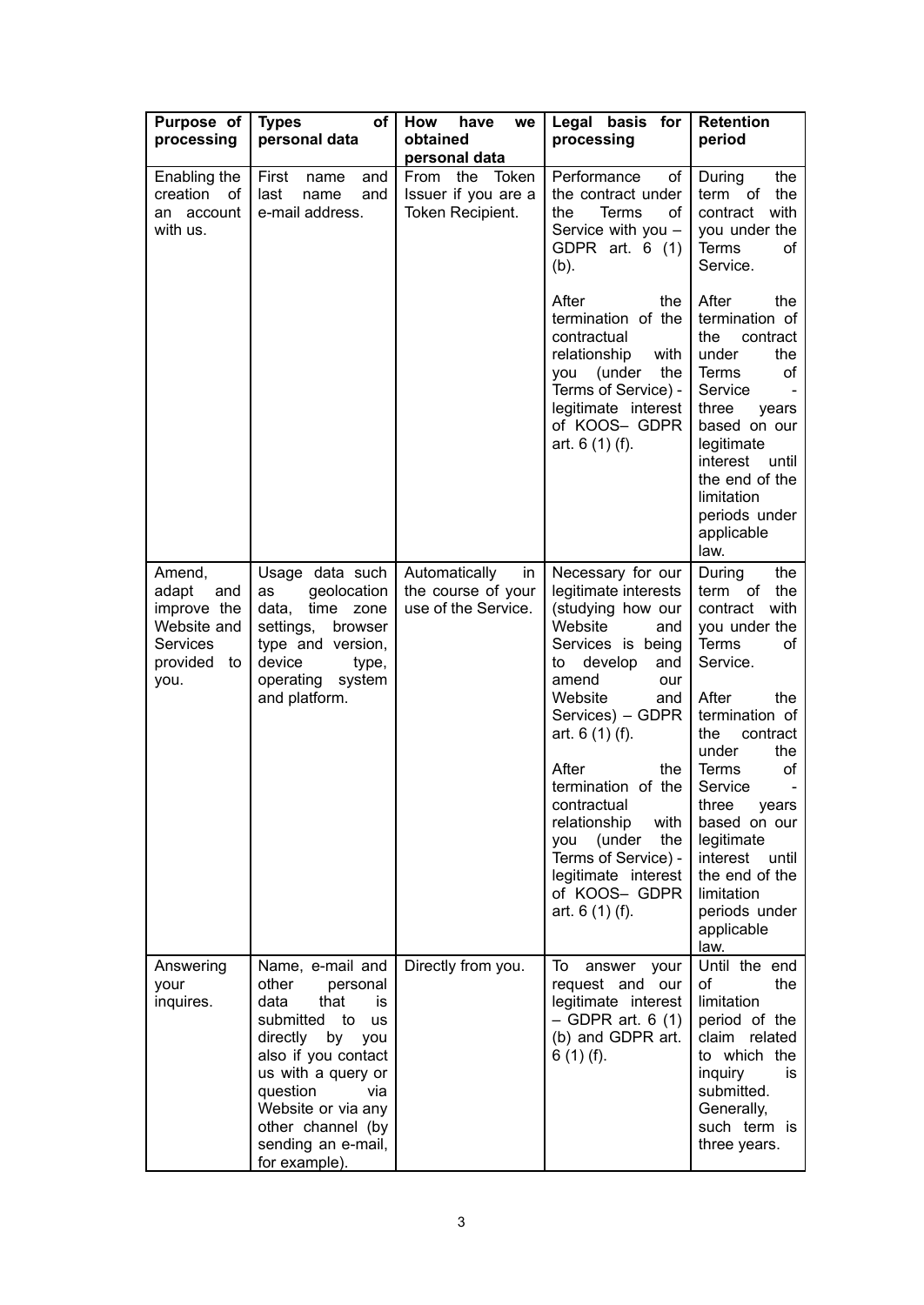| Purpose of<br>processing              | οf<br>Types<br>personal data                                                                                         | How<br>have<br>we<br>obtained<br>personal data                                                                                                 | basis for<br>Legal<br>processing                                              | <b>Retention</b><br>period                    |
|---------------------------------------|----------------------------------------------------------------------------------------------------------------------|------------------------------------------------------------------------------------------------------------------------------------------------|-------------------------------------------------------------------------------|-----------------------------------------------|
| Provision of<br>marketing<br>content. | E-mail<br>address;<br>statistics<br>concerning<br>vour<br>the<br>оf<br><b>use</b><br>the<br>Services and<br>Website. | Directly from you;<br>statistics<br>concerning<br>vour<br>the<br>οt<br>use<br>Services and<br>the<br>Website<br>is<br>collected<br>by<br>KOOS. | Your<br>consent<br>$\qquad \qquad \blacksquare$<br>GDPR art. 6<br>(1)<br>(a). | Until<br>the<br>withdrawal of<br>the consent. |

#### **3. WHEN DO WE SHARE YOUR PERSONAL DATA?**

- 3.1. To the extent this is necessary for the provision of our Services, we may share your personal data with certain third parties.
- 3.2. We may also share your personal data with third party suppliers providing services to us, e.g. IT suppliers or other service providers. At the moment of adopting this Privacy Policy, we use the following service providers:
- 3.2.1. Contractors and companies that support us on specific aspects of our business such as IT, accounting and legal advice; and
- 3.2.2. Google Analytics to analyse the use of our Website (see Cookies).

## **4. HOW LONG IS YOUR PERSONAL DATA RETAINED?**

- 4.1. We do not retain personal data longer than it is necessary for the purposes of processing personal data or pursuant to applicable law.
- 4.2. Personal data related to contracts can be retained during the term of the contract and based on our legitimate interest pursuant to Article 6 (1) (f) of the GDPR until the end of the statutory limitation periods under applicable law. Accordingly, as a general rule, we retain your personal data as long as it is necessary for the provision of the Services during the term of the contract concluded between you and us and for three years after the term of the contract. In this regard, as a general rule, if you have not used our Services for three years, your profile and all personal data therein will be deleted, unless we have a legal basis for retaining your personal data for longer time period.
- 4.3. More specific terms concerning the retention periods of your personal data are outlined in the table in Section 2 above.

#### **5. HOW DO WE PROTECT YOUR PERSONAL DATA?**

To protect your personal data from unauthorized access, unlawful processing or disclosure, accidental loss, modification or destruction, we use appropriate technical and organisational measures that comply with applicable laws. These measures include but are not limited to the implementation of appropriate computer security systems, protection of paper and electronic format files by technical and logical means, controlling and limiting access to documents and buildings.

## **6. COOKIES**

- 6.1. Our Website uses cookies. This section incorporates our cookie policy (the **Cookie Policy**) that applies when you use our Website.
- 6.2. Cookies are small data files stored on your hard drive by a website. Cookies help us monitor and improve the functionality and usage of our Website and your experience when using our Services. We can use cookies to see which areas and features are popular and to count visits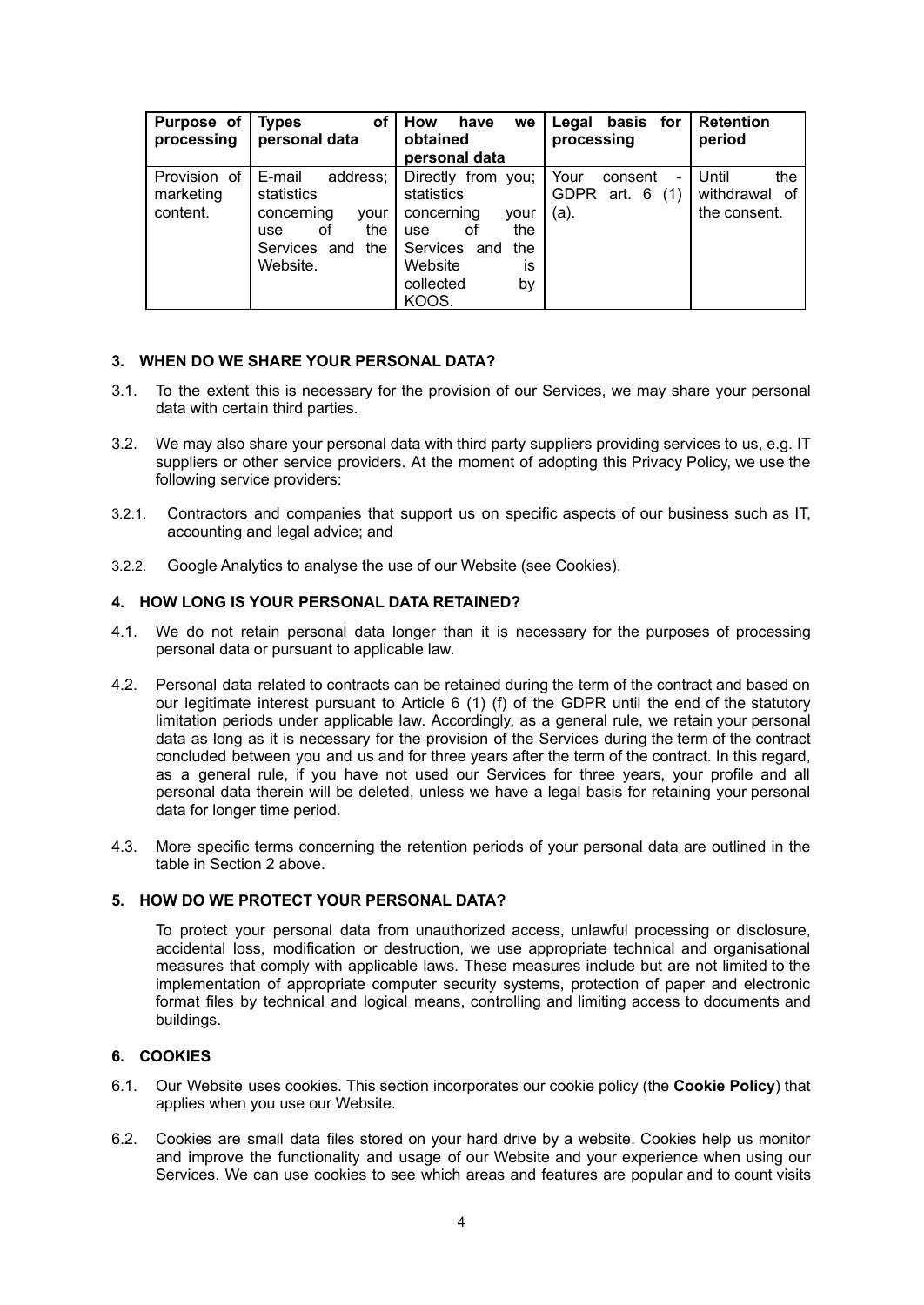to our Website to recognise you as a returning visitor and to tailor your experience of the Website according to your preferences. We may also use cookies for targeting or advertising purposes.

- 6.3. We use statistics cookies that record information about the way our Website is used, to acquire knowledge on how often our Website is visited, where on our Website our visitors spend the most time, how often they interact with a page or part of a page, this allows us to make the structure, navigation, and content of our Website as user-friendly as possible.
- 6.4. The specific cookies that our Website uses are the following:

| Cookie | <b>Description</b>                                                                                                                                           | <b>Duration</b> | Type              |
|--------|--------------------------------------------------------------------------------------------------------------------------------------------------------------|-----------------|-------------------|
| _ga    | Registers a unique anonymous ID that is<br>used to generate statistical data on how<br>the visitor uses the website.                                         | 2 years         | Statistics cookie |
| _ga_#  | Used by Google Analytics to collect data<br>on the number of times a user has visited<br>the website as well as dates for the first<br>and most recent visit | 2 years         | Statistics cookie |

- 6.5. You can delete or block cookies on Website through your browser settings at any time. However, some cookies might be necessary for the functionality of Website. Therefore, you understand that when blocking or deleting the cookies some features of Website might not function correctly.
- 6.6. For more general information about cookies including the difference between session and persistent cookies please see [www.allaboutcookies.org](http://www.allaboutcookies.org).
- 6.7. In case you have any question concerning Cookie Policy, you may contact us via contact details provided below.

## **7. YOUR RIGHTS**

- 7.1. We are dedicated ensuring that all data subject rights arising under applicable law are always guaranteed to you. In particular, you have:
	- 7.1.1. the right to withdraw consent for processing your personal data at any time. Withdrawing your consent will not affect the lawfulness of any processing carried out before you withdraw your consent. If you withdraw your consent, we may not be able to provide certain products or services to you. We will advise you if this is the case at the time you withdraw your consent;
	- 7.1.2. the right to access the personal data that we process about you;
	- 7.1.3. the right to request that we rectify any inaccurate personal data about you;
	- 7.1.4. the right to request that we erase your personal data and/or restrict processing of your personal data if we do not have valid legal basis for processing;
	- 7.1.5. the right to receive your processed personal data in a structured, commonly used and machine-readable format and have the right to transmit your personal data to another controller;
	- 7.1.6. the right to object to the processing of your personal data.
- 7.2. If you believe that your rights have been infringed, you may contact and lodge a complaint to the supervisory authority applicable for your jurisdiction (Data Protection Inspectorate in Estonia address Tatari 39, Tallinn 10134, [info@aki.ee](mailto:info@aki.ee) or other competent authority in your jurisdiction).